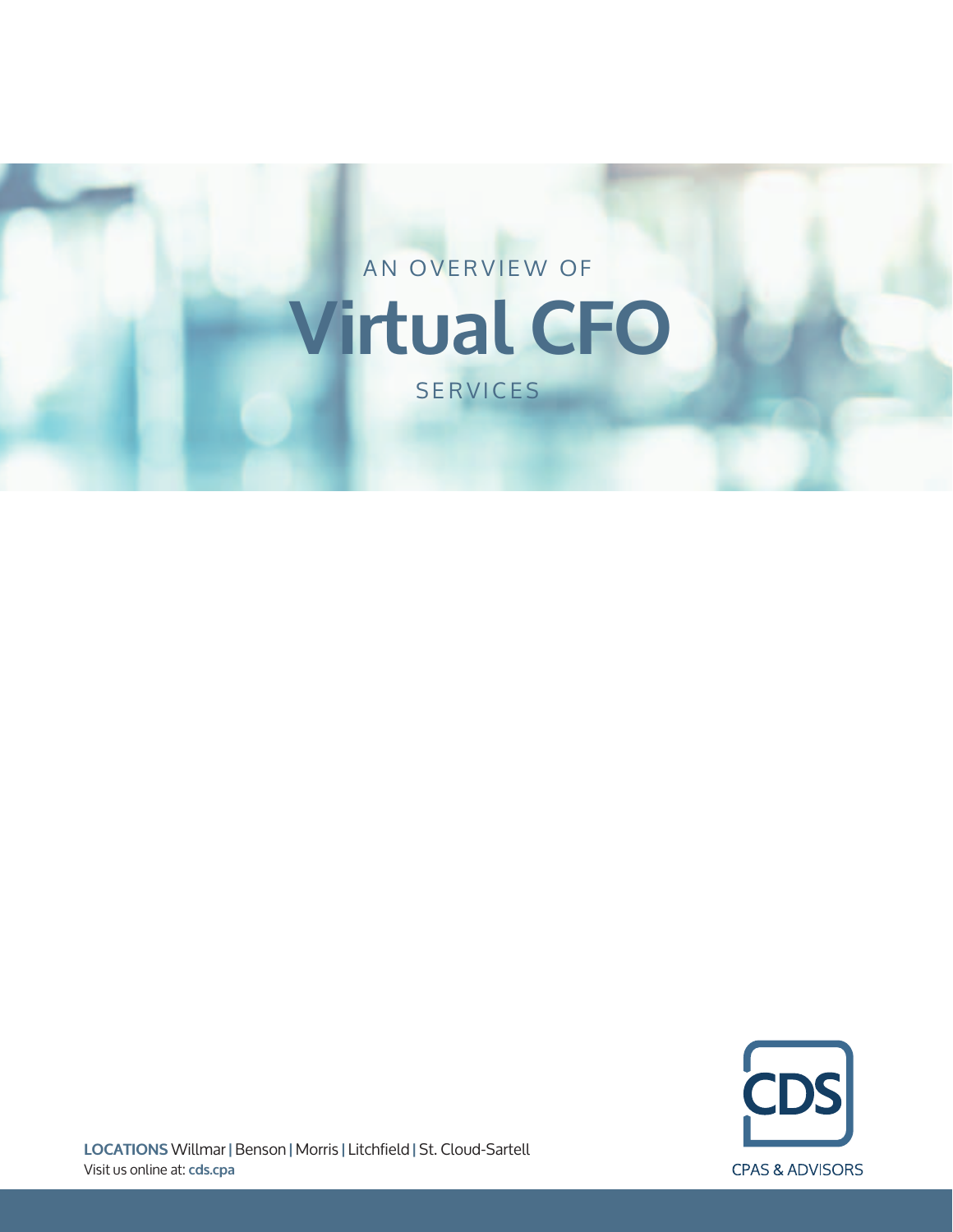

# **TABLE OF CONTENTS**

| <b>What Is a Virtual CFO?</b>                                              | 3      |
|----------------------------------------------------------------------------|--------|
| <b>Why Should We Consider This Service?</b>                                | 4      |
| <b>What Are High-level or Executive Financial Services?</b>                | 5      |
| <b>How Does It Work?</b>                                                   | 6      |
| <b>What Is the Onboarding Process?</b>                                     |        |
| <b>Meet Our Virtual CFO Team Members</b>                                   | $8-12$ |
| Conclusion, Other Outsourced Financial Resources, and Our Firm at a Glance | 13     |

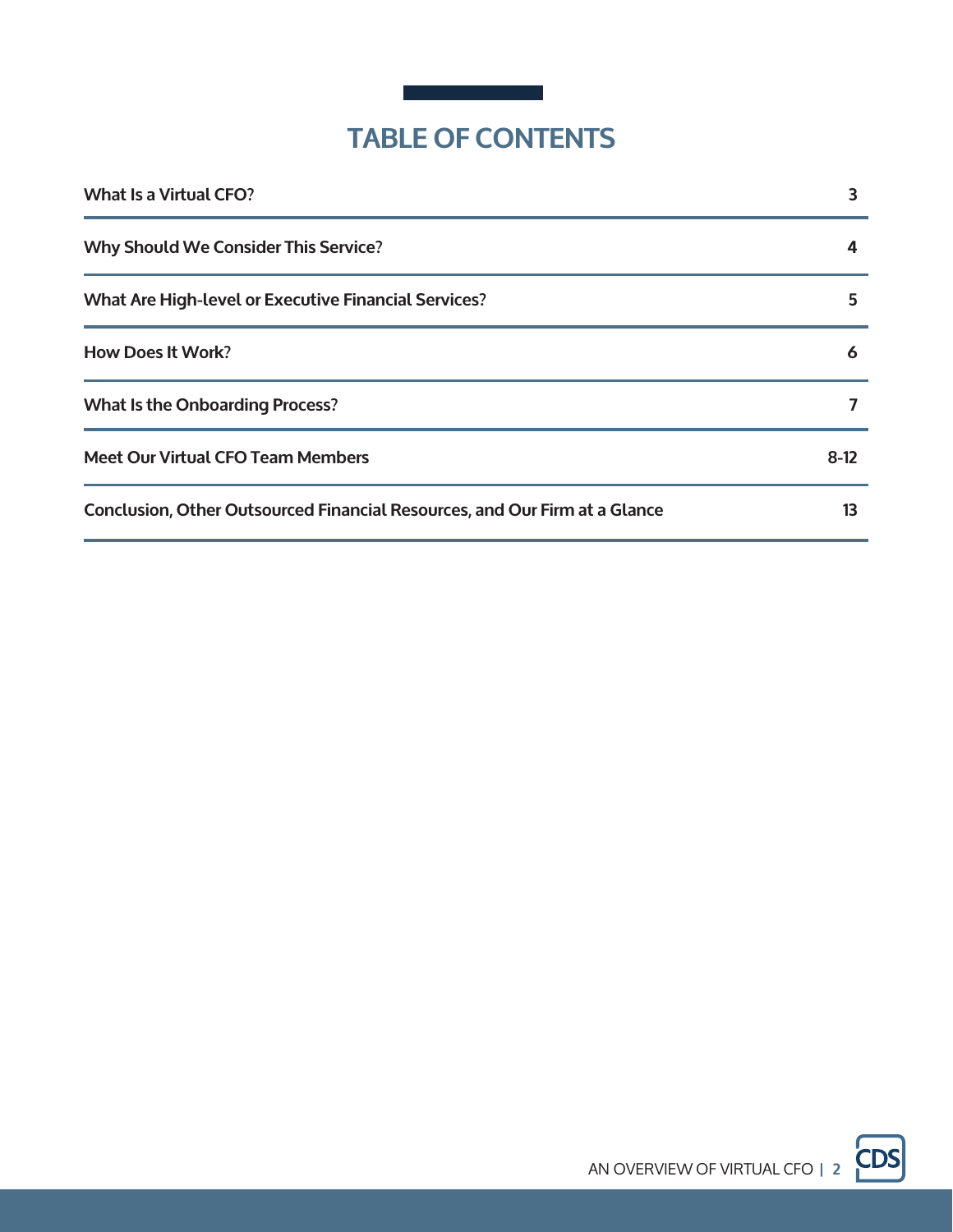# **WHAT IS A VIRTUAL CFO?**

A Virtual CFO is an effective way for businesses to gain solid financial support without the commitment and cost of a full-time CFO. Our Virtual CFO service partners you with a remote team who work with you to help guide your business to success. You receive a dedicated CFO, with access to a full-service accounting and tax team. Because a CFO needs specialized expertise, it's not unusual for a smaller business to lack one. The cost of hiring a full-time CFO can range from \$150,000 to over \$400,000 per year, plus vacations, bonuses, and other benefits. This cost can be significant . Virtual CFO is an effective and beneficial option for new, growing and smaller businesses.

Expanding smaller businesses frequently approach an inner critical point wherein they require a CFO to oversee financing strategies, expenditures, and act as a springboard before making major choices.



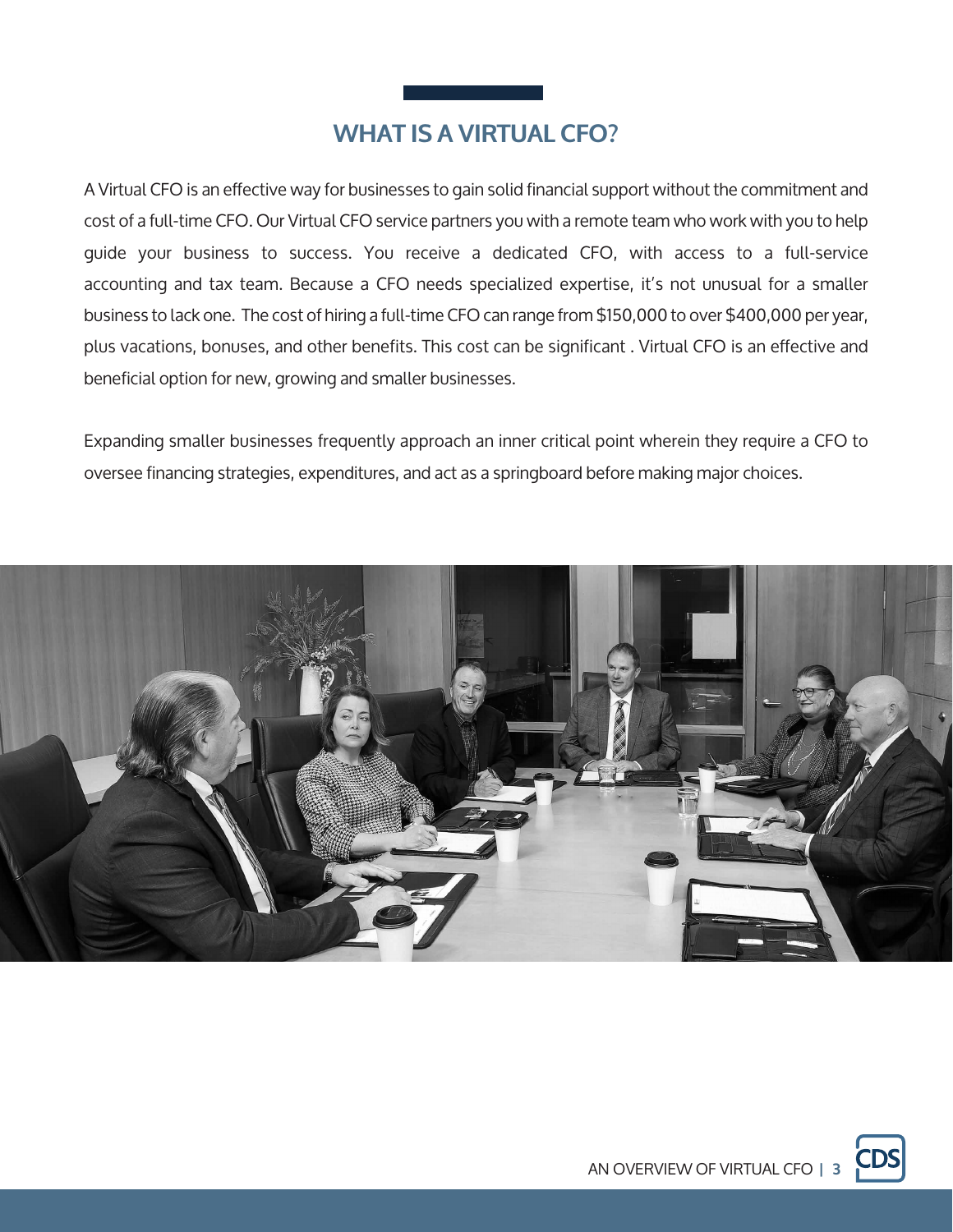# **WHY SHOULD WE CONSIDER THIS SERVICE?**

| 1                       | Full access to a proven, experienced financial<br>expertise                                  |
|-------------------------|----------------------------------------------------------------------------------------------|
| $\overline{2}$          | Pay for what your company needs                                                              |
| $\overline{\mathbf{3}}$ | Company growth in terms of size and scale<br>require executive financial services and advice |
| 4                       | Continuity of services with a dedicated team                                                 |
| 5                       | Virtual CFO includes a distinct point of contact<br>and is part of your executive team       |
| 6                       | Proven return on investment (ROI) of 1X-2X                                                   |
| 7                       | <b>Consistent financial reporting</b>                                                        |
| 8                       | <b>New perspectives</b>                                                                      |

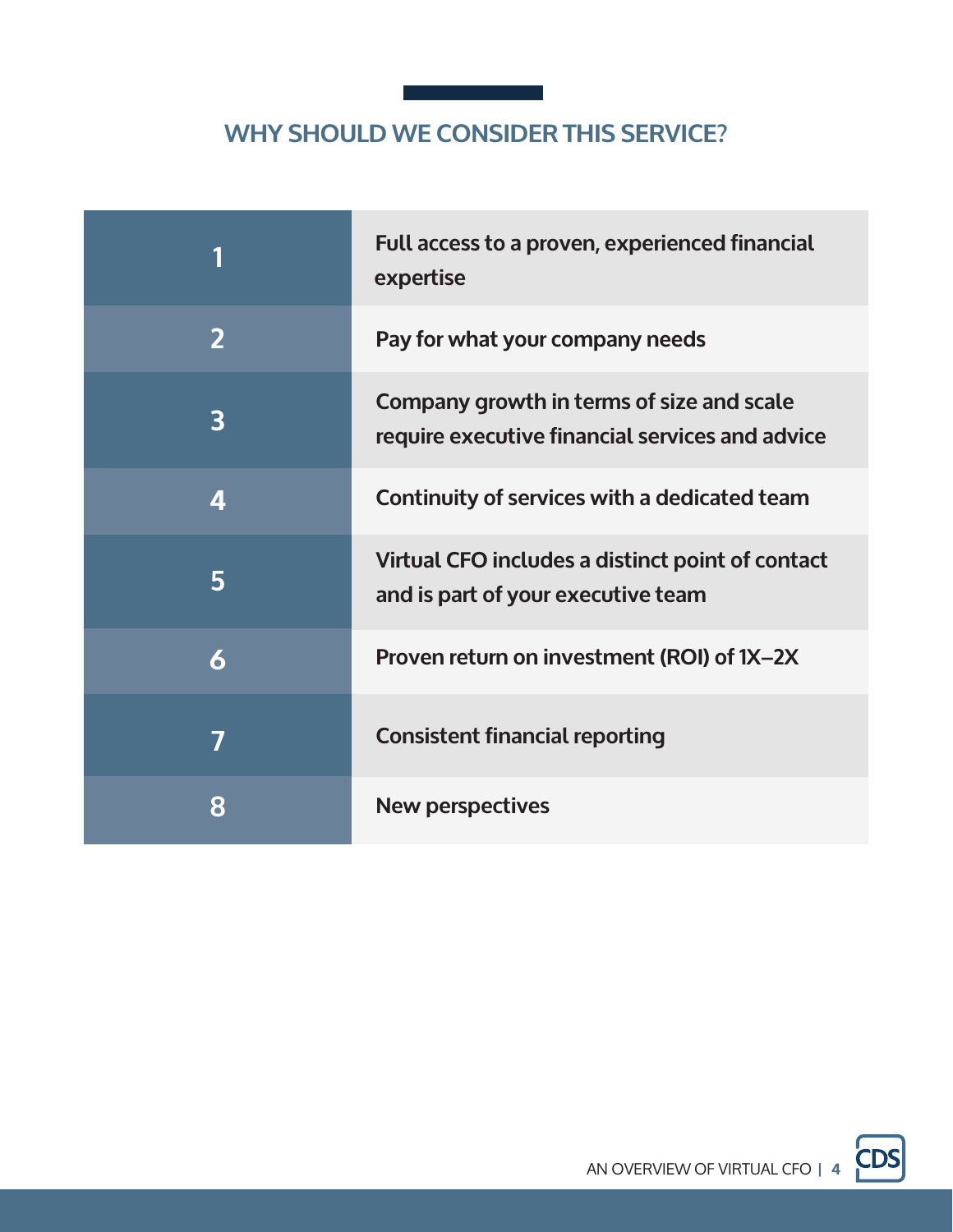# **WHAT ARE HIGH-LEVEL OR EXECUTIVE FINANCIAL SERVICES?**

- ∠ Finance and Accounting Leadership
- ∠ Financial Analysis with Hands-on and Practical Recommendations to Implement
- ∠ Company-wide Key Performance Indicators
- ∠ Financial Statement Preparation and/or Review
- ∠ Financial and Cash Forecasting
- ∠ Balance Sheet and Cash Flow Management
- ∠ Banking and Debt Relationships
- ∠ Transactional Guidance for:
	- ∠ Mergers and Acquisitions
	- ∠ Partner/Shareholder Buy-in or Buy-outs
	- ∠ Long-term Debt Structuring
	- ∠ Capital Expenditure Analysis



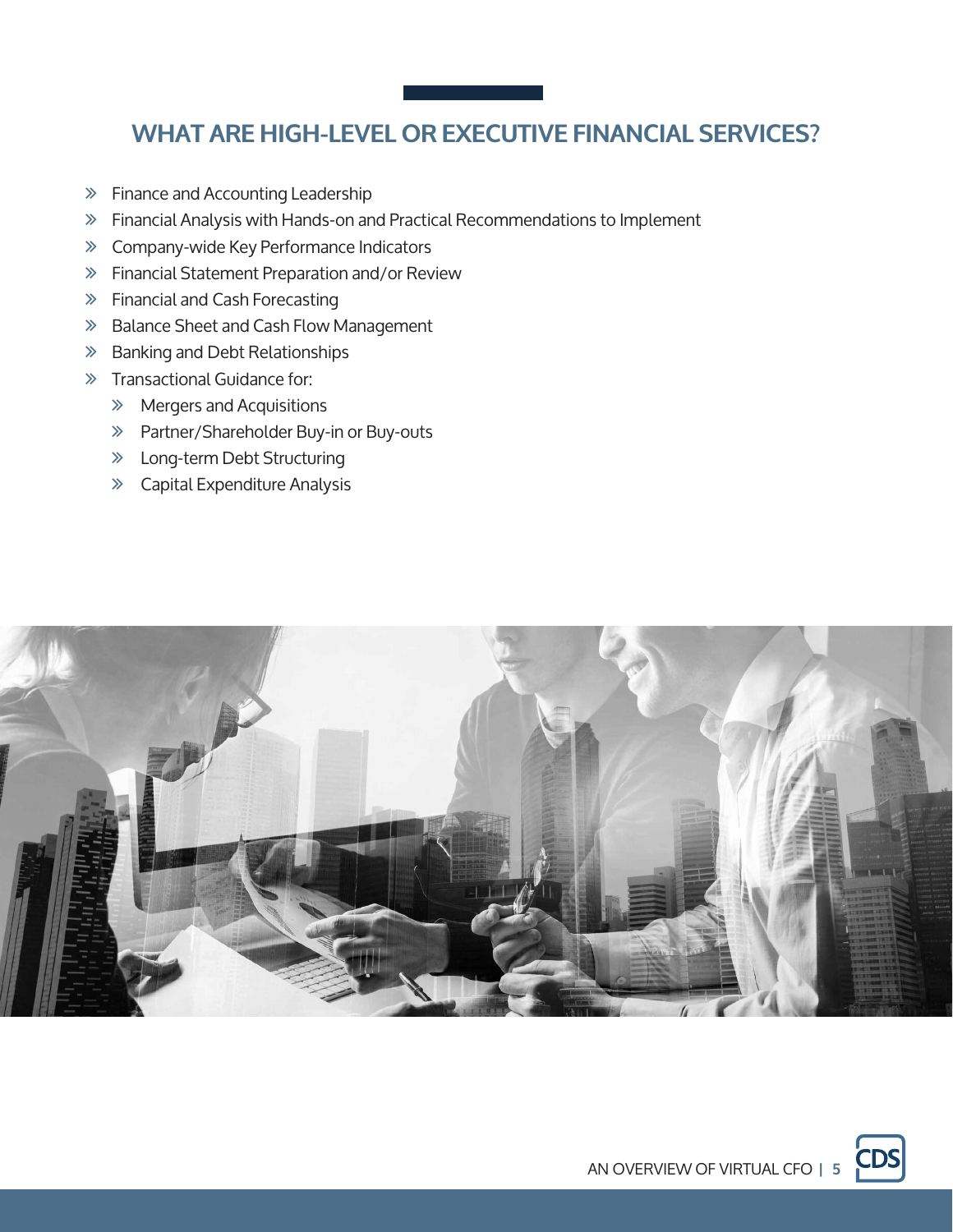# **HOW DOES IT WORK?**

Now more than ever, startups and businesses are looking for ways to run lean. A Virtual CFO offers the services of a CFO, but does so with a blend of on-site and remote services, and usually on a part-time basis. It allows a business to fill the gap until they've grown to the point when then they can hire a CFO full-time. Businesses purchase an estimated number of hours per week. Weekly meetings are scheduled with both the executive(s) and finance teams. There is a 6-8 week onboarding process of dedicated time for the Virtual CFO to familiarize with the company's financial and operational procedures.

### **Virtual CFO services will:**

- ∠ Identify key metrics and map out reporting to monitor the key metrics
- ∠ Interpret financial results on a regular basis
- ∠ Manage the annual budgeting process
- ∠ Provide cash management and planning
- ∠ Assist with development of your strategic plan



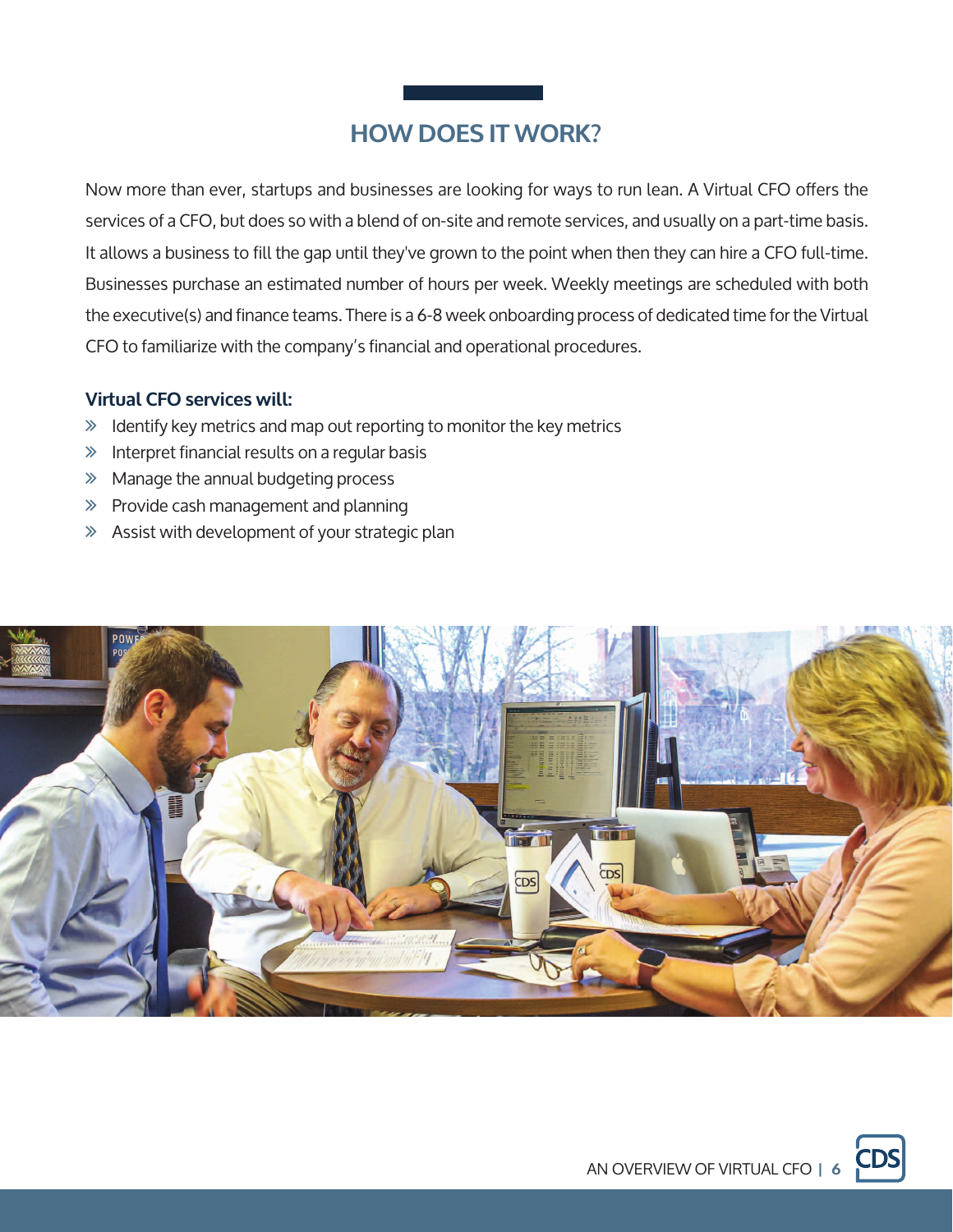# **WHAT IS THE ONBOARDING PROCESS?**

Getting a virtual CFO onboarded, systems in place, and everyone up-to-speed is a 6-8 week process of dedicated time to familiarize with the company's financial and operational procedures. Your dedicated CFO will provide communication and oversee your Virtual CFO process. Weekly meetings with the executive(s) and finance team, either on-site and/or remote, is customary for this period.

### **Common activities accomplished during this time**

#### **Goal Setting**

Your Virtual CFO will start by understanding your short and long-term goals. Your goals help determine the information you'll need to hit the milestones en route to achieving them. Your information requirements, in turn, provides direction to the team about the technology and processes needed to reach your goals.

#### **Report Design**

Your Virtual CFO will present reports which match the way you interpret data whether that be through graphs or numerical data only. The Virtual CFO will highlight the few key performance metrics that you need to be watching and set up processes to monitor. The metrics may evolve as your business challenges and opportunities change.

#### **Build or Enhance Financial Processes**

One benefit of hiring a Virtual CFO is that you will benefit from their knowledge of processes they've built or used in other businesses. This onboarding time can be used to identify possible processes for better productivity.

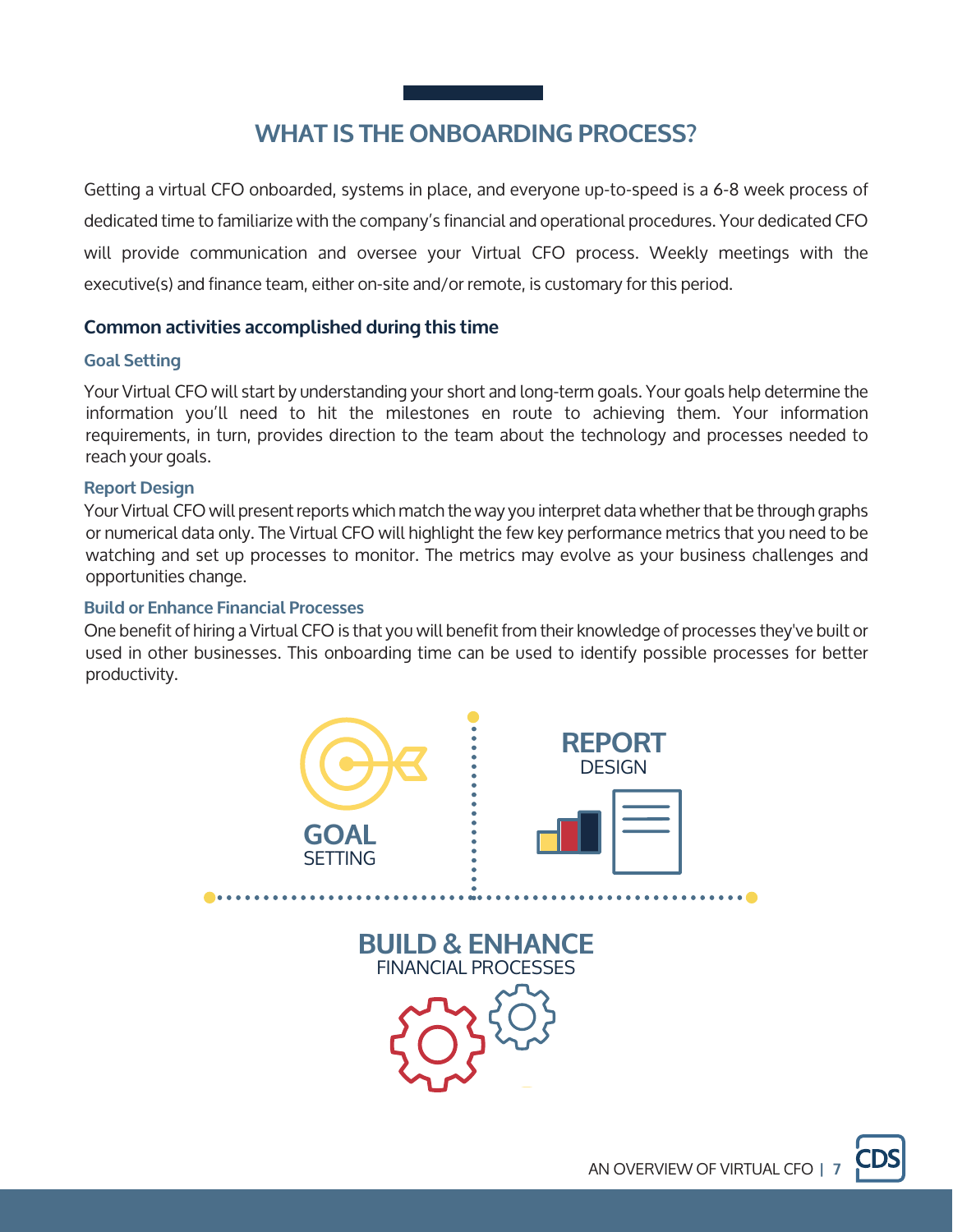### **BILL FENSKE, CPA, CVA, CMA**

Director of Business Advisory Services

**Contact Information Direct** (320) 214-2998 bfenske@cdscpa.com



Bill Fenske joined CDS in 2020. He brings over 28 years of Chief Financial Officer and Chief Executive Officer experience to CDS. Bill received his Doctor of Business Administration from Metropolitan State University in Minneapolis, Minnesota, his Master of Business Administration from the University of Minnesota - Carlson School of Management in Minneapolis, Minnesota and his Bachelor of Science degree in Accounting from Southwest Minnesota State University in Marshall, Minnesota. In addition, he currently serves as an Associate/Assistant Professor with St. Mary's University of MN and Metropolitan State University. Bill specializes in business advisory and consulting services for numerous industries. He also provides leadership for interim staffing and leadership development of senior executives.

### **Professional Affiliations**

- ∠ American Institute of Certified Public Accountants (AICPA)
- ∠ Minnesota Society of Certified Public Accountants (MNCPA)
- ∠ Healthcare Financial Management Association (HFMA)
- ∠ American College of Healthcare Executives (ACHE)
- ∠ National Association of Certified Valuators and Analysts (NACVA)
- ∠ Institute of Management Accountants (IMA)

#### **Accreditations**

- ∠ Certified Public Accountant
- ∠ Certified Valuation Analyst
- ∠ Certified Management Accountant
- ∠ Fellow of the Healthcare Financial Management Association
- ∠ Fellow of the American College of Healthcare Executives

### **Community Involvement**

- ∠ HFMA Region 8 Executive team
- ∠ Health System 100 Advisory Board
- ∠ Local church

AN OVERVIEW OF VIRTUAL CFO **| 8**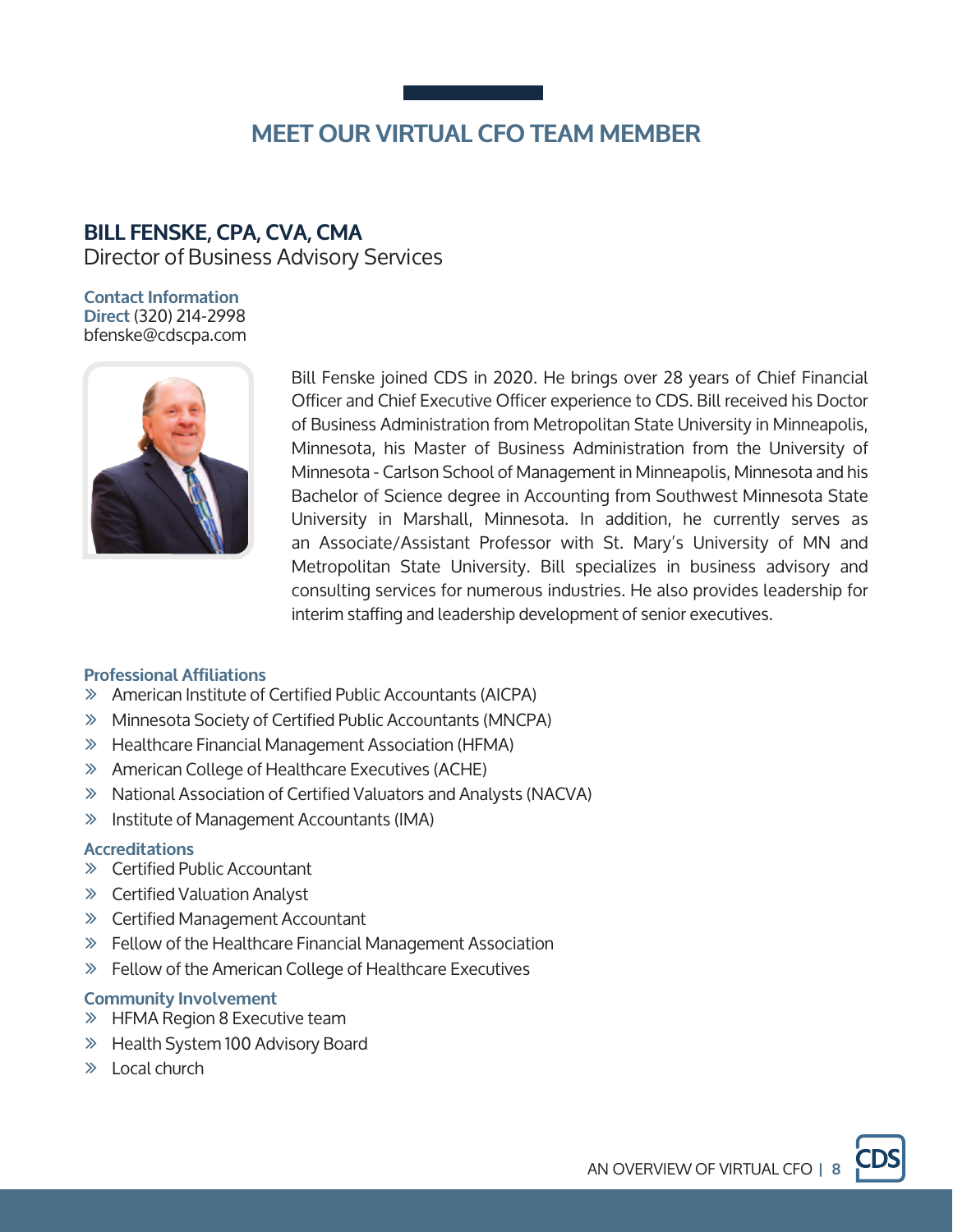### **BRETT AAMOT, CPA, CGMA**

Managing Partner

#### **Contact Information Direct** (320) 214-2919 baamot@cdscpa.com



Brett Aamot joined CDS in 1982, after graduating from Gustavus Adolphus College, and was admitted as a partner in 1989. He became the firm's Managing Partner in 2000, and also served on the Board of Directors for the Minnesota Society of Public Accountants from 2011 to 2017, and the MNCPA Leadership Cabinet from 2007 to 2010. He continues to perform dual professional roles, providing financial and tax consulting services to individual and business clients, along with strategic planning and leadership for CDS.

### **Professional Affiliations**

- ∠ American Institute of Certified Public Accountants (AICPA)
- ∠ Minnesota Society of Certified Public Accountants (MNCPA)
- ∠ Certified Investment Management Analyst (CIMA)

### **Accreditations**

- ∠ Certified Public Accountant
- ∠ Chartered Global Management Accountant

#### **Community Involvement**

- ∠ 100 Yard Club (Willmar Football Boosters)
- ∠ Gustavus Adolphus College volunteer football coach
- ∠ Adams Education Fund
- ∠ Local church

AN OVERVIEW OF VIRTUAL CFO **| 9**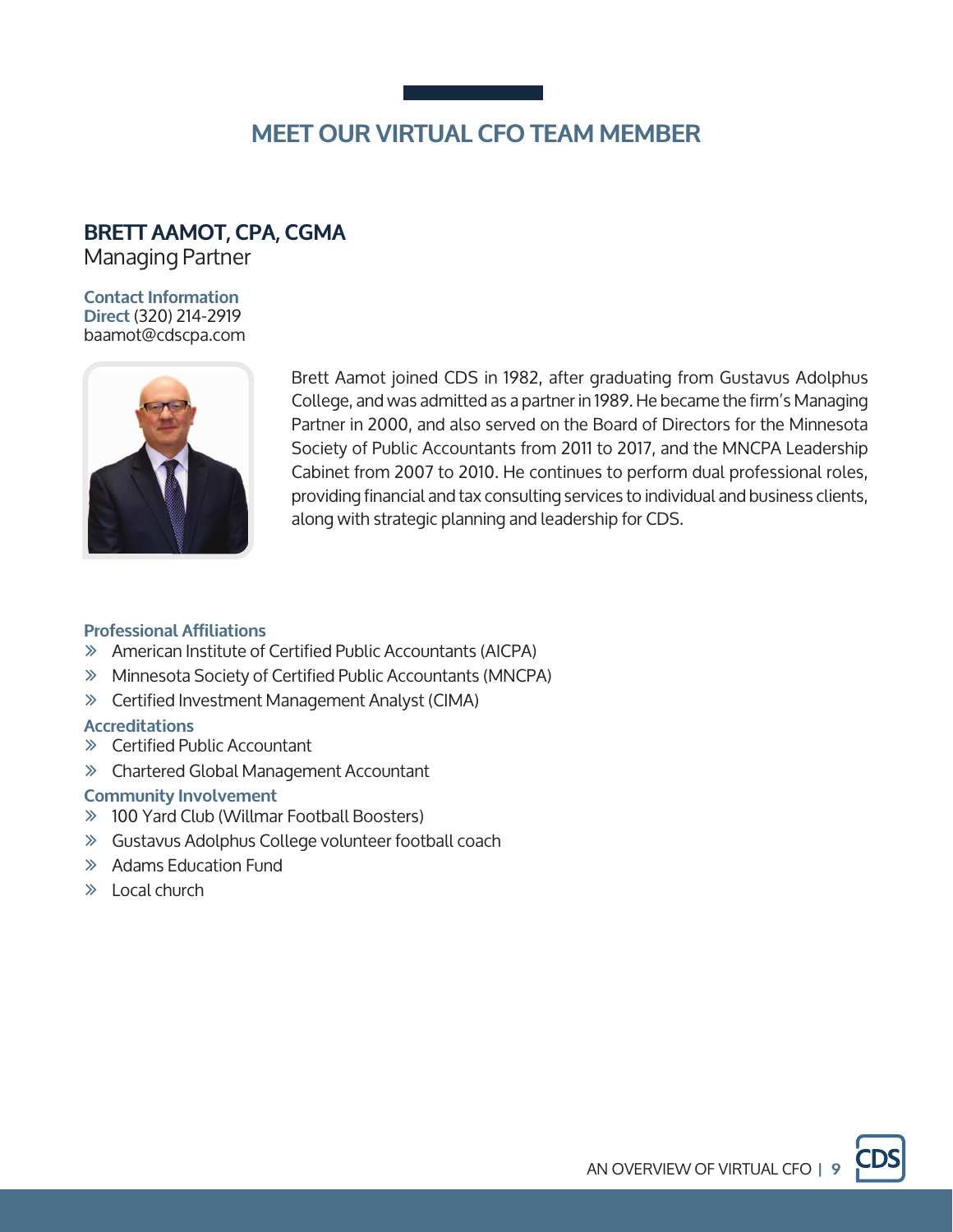# **JIM RUDNICK, CPA, CVA**

Partner

#### **Contact Information Direct** (320) 214-2912 jrudnick@cdscpa.com



Jim Rudnick joined CDS in 1991. He graduated from Ridgewater College in Willmar, MN from the Accounting program. He was admitted as a Partner in 2003. Jim practices in a variety of accounting and tax areas, but specializes in tax planning and preparation, agribusiness, sales and use tax, business valuations, and succession planning.

### **Professional Affiliations**

- ∠ American Institute of Certified Public Accountants (AICPA)
- ∠ Minnesota Society of Certified Public Accountants (MNCPA)
- ∠ National Association of Certified Valuators and Analysts (NACVA)

### **Accreditations**

- ∠ Certified Public Accountant
- ∠ Certified Valuation Analyst

### **Community Involvement**

- ∠ Willmar City Board of Zoning Appeals
- ∠ Heritage Bank Advisory Committee
- ∠ Willmar Lakes Area Chamber of Commerce's Ambassador committee
- ∠ Knights of Columbus
- ∠ Local church

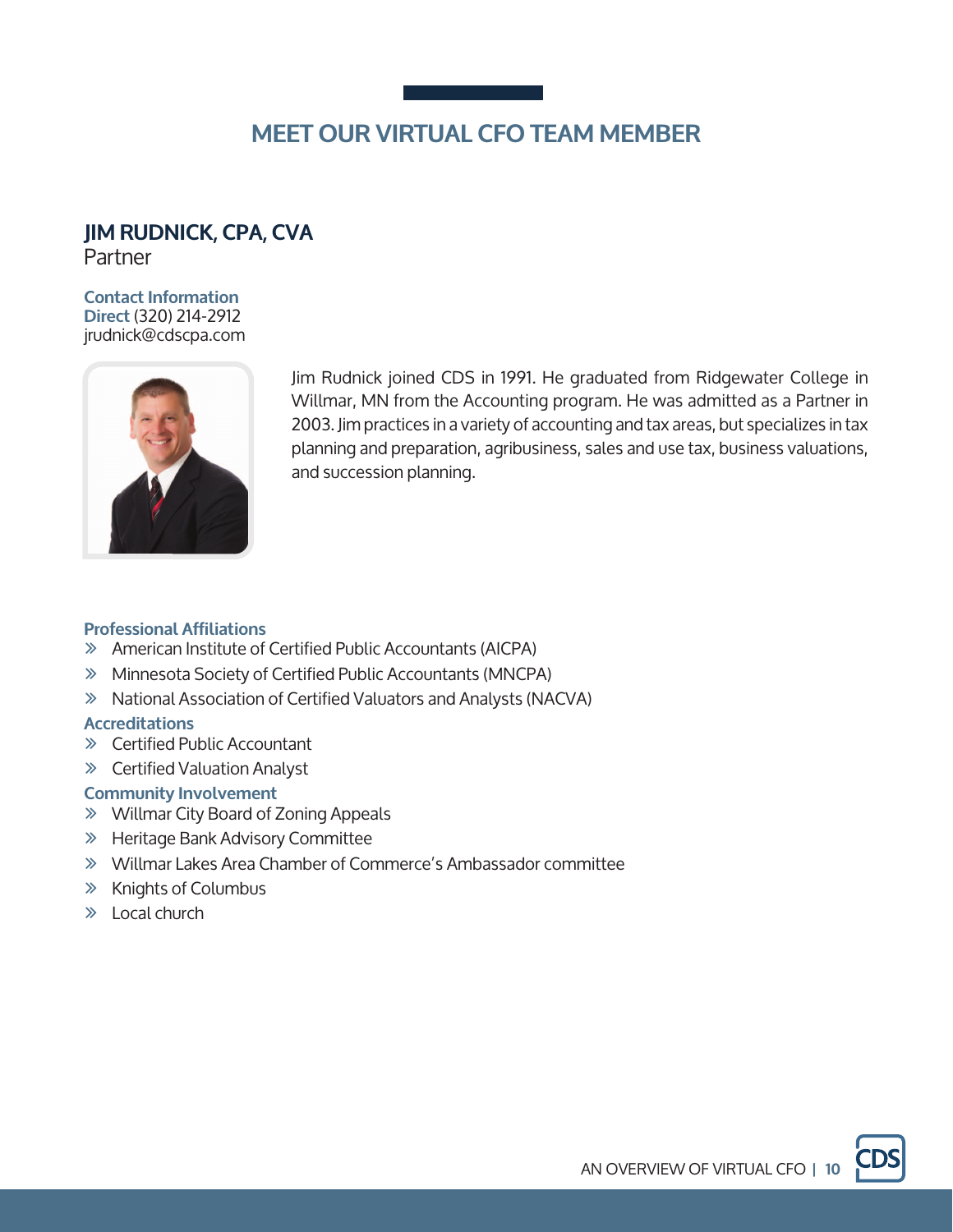# **DAVE CORNEIL, CPA, CVA**

Partner

#### **Contact Information Direct** (320) 221-8029 dcorneil@cdscpa.com



Dave Corneil joined CDS in 1992. He graduated from Minnesota State University Moorhead in Moorhead, MN with a Bachelor of Science degree in Accounting. Dave was admitted as a Partner in 2008. Dave practices in a variety of accounting and tax areas, but specializes in business and individual tax planning and preparation, business consulting, business valuations, virtual CFO services, and for profit and retirement plan auditing and consulting.

### **Professional Affiliations**

- ∠ American Institute of Certified Public Accountants (AICPA)
- ∠ Minnesota Society of Certified Public Accountants (MNCPA)
- ∠ National Association of Certified Valuators and Analysts (NACVA)

#### **Accreditations**

- ∠ Certified Public Accountant
- ∠ Certified Valuation Analyst

#### **Community Involvement**

- ∠ Litchfield Industries, Inc. Board Treasurer
- ∠ Litchfield Development Corporation Board Treasurer
- ∠ Litchfield Kiwanis Club Board Treasurer
- ∠ Litchfield Chamber of Commerce Past Board member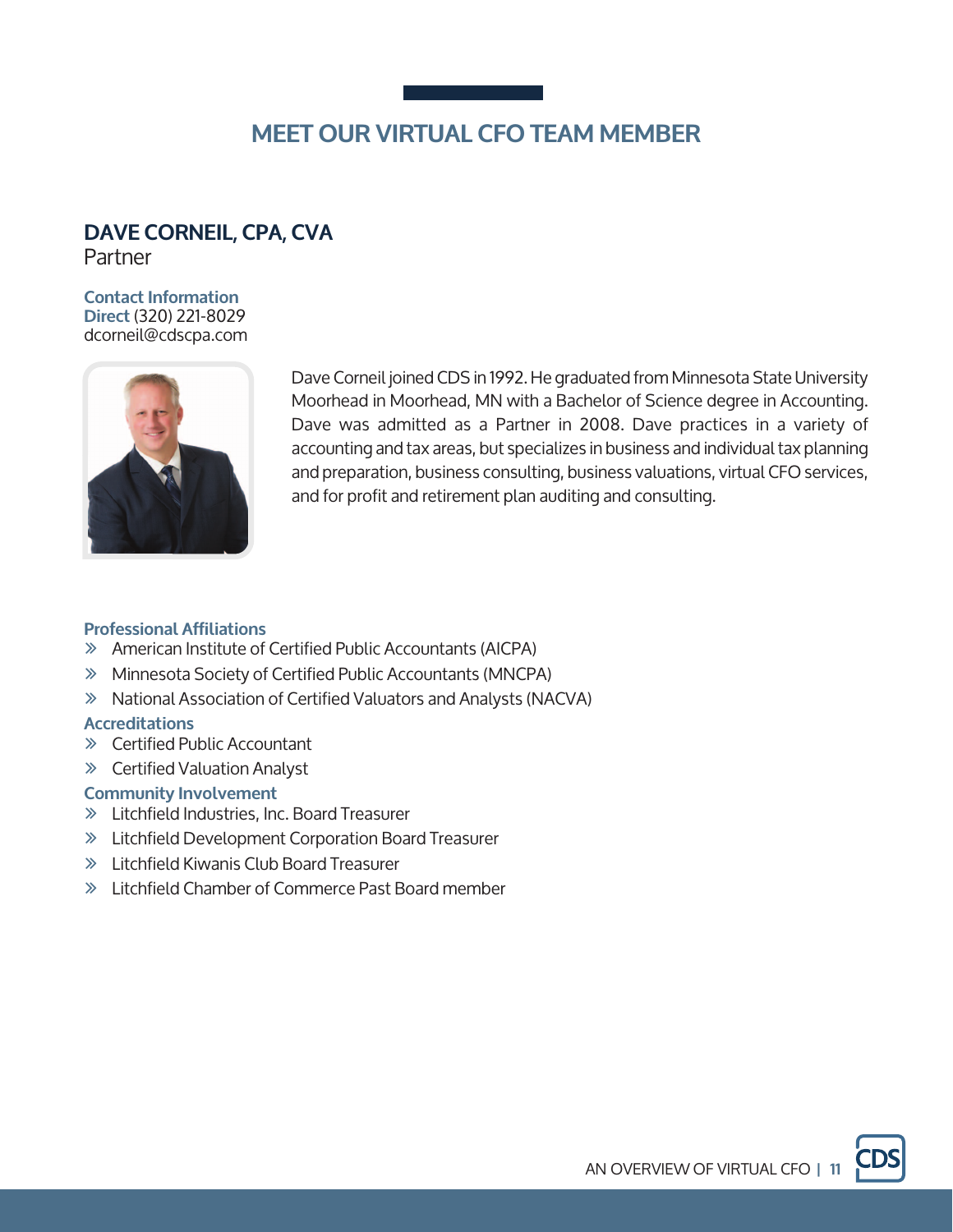### **JUSTIN MCGRAW, CPA**  Partner

#### **Contact Information Direct** (320) 221-8016 jmcgraw@cdscpa.com



Justin McGraw joined CDS in 2014. Prior to CDS, he worked in auditing for over two years. He graduated from University of North Dakota in Grand Forks, ND with a Bachelor of Accountancy degree. In 2015, Justin was promoted to Senior Accountant and in 2017, he was promoted to Manager. Justin was admitted as a Partner in 2021. His focus areas are governmental, non-profit, and retirement plan auditing and Virtual CFO services.

#### **Professional Affiliations**

- ∠ American Institute of Certified Public Accountants (AICPA)
- ∠ Minnesota Society of Certified Public Accountants (MNCPA)
- ∠ Governmental Finance Officers Association (GFOA)
- ∠ Minnesota Association of School Business Officials (MASBO)

#### **Accreditations**

∠ Certified Public Accountant

### **Community Involvement**

- ∠ Litchfield VFW Post 2818
- ∠ Litchfield Area Chamber of Commerce Chairperson and Board member
- ∠ Blandin Community Leadership Program graduate
- ∠ Volunteer youth hockey coach for the Litchfield-Dassel-Cokato Youth Hockey Association